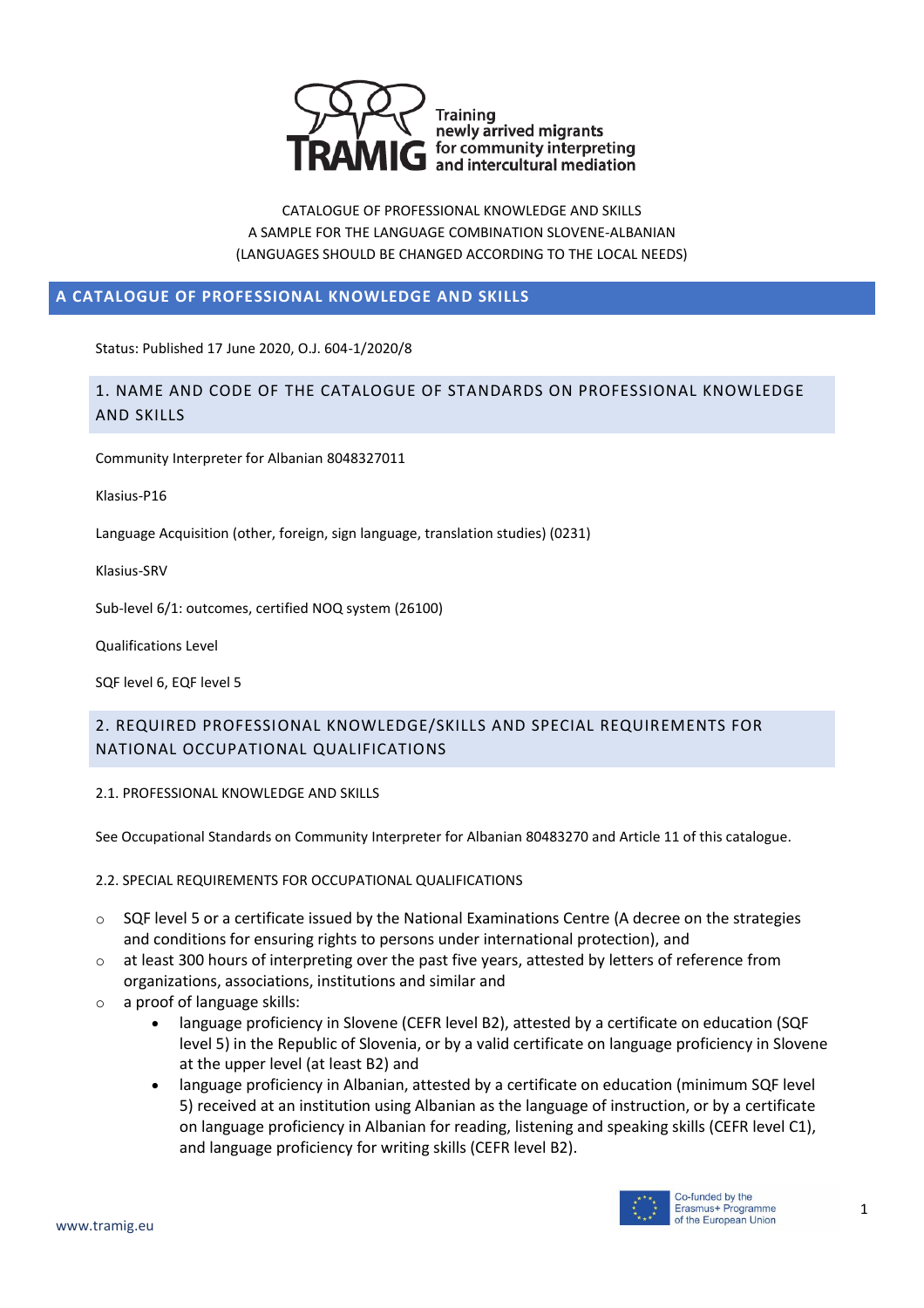

#### 3. CORRESPONDENCE WITH STUDY PROGRAMMES

### 4. ASSESSMENT OF PROFESSIONAL KNOWLEDGE AND SKILLS

#### 4.1. CERTIFICATION

In the process of counselling, candidates prepare a portfolio assessed by the commission. Upon the submission of the candidates' reliable, valid and adequate proof of their knowledge, skills and competences from the occupational standard the commission may:

- o give recognition of knowledge and skills of the occupational standard in full,
- $\circ$  give recognition of knowledge and skills of the occupational standard in part, and determine what knowledge, skills and competences still need to be tested,
- $\circ$  give no recognition of knowledge and skills of the occupational standard, because the candidate has no proof of any knowledge, skills and competences of the occupational standard, and shall test their knowledge, skills and competences as required.
- 4.2. ASSESSMENT OF PROFESSIONAL KNOWLEDGE AND SKILLS

A practical test with an oral defence.

Assessment of interpreting consists of:

- o interpreting from Slovene into Albanian with an oral defence
- o interpreting from Albanian into Slovene with an oral defence

Translation of a short text with an oral defence consists of:

- $\circ$  translation of a short text from Slovene into Albanian with an oral defence
- $\circ$  translation of a short text from Albanian into Slovene with an oral defence

#### 5. ASSESSMENT CRITERIA

#### ASSESSMENT CRITERIA

|     | Assessment Criteria                              | Share (%) |
|-----|--------------------------------------------------|-----------|
| 5.1 | Interpreting with an oral defence                | 70 %      |
| 5.2 | Translation of a short text with an oral defence | 30 %      |

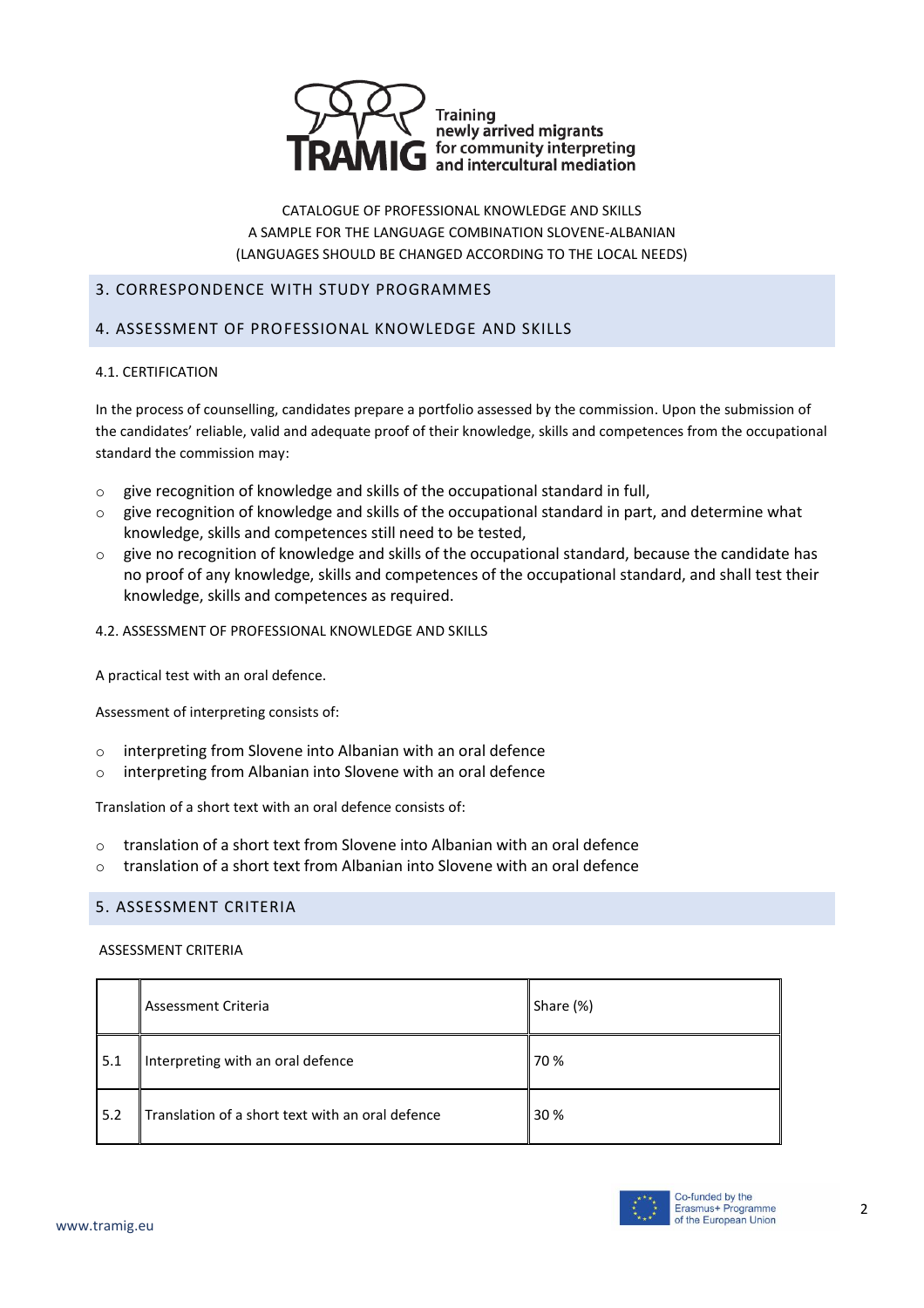

#### 5.1 INTERPRETING WITH AN ORAL DEFENCE

| Assessment Area | Assessment Criteria                                                                                                                                                           | Share (%) |  |
|-----------------|-------------------------------------------------------------------------------------------------------------------------------------------------------------------------------|-----------|--|
| Planning        | professional personal appearance, appropriate<br>interpreting position, appropriate introduction<br>(description of the role of interpreters<br>in<br>interpreted situations) | 10%       |  |
|                 | proper and adequate preparation and use of<br>interpreting tools                                                                                                              |           |  |
|                 | quality interpreting: accurate, professional, clear and<br>intelligible interpreting from Slovene into Albanian                                                               |           |  |
|                 | quality interpreting: accurate, professional, clear and<br>intelligible interpreting from Albanian into Slovene                                                               | 70 %      |  |
| Implementation  | an independent approach and attitude to performed<br>tasks                                                                                                                    |           |  |
| Oral defence    | an in-depth reflection on the performed task<br>(interpreting), adherence to international standards and<br>codes of ethics valid for community interpreting                  | 20%       |  |
|                 | performance of the candidates: personal approach and<br>attitude to work, communication                                                                                       |           |  |

Interpreting with an oral defence accounts for 70% of overall assessment.

5.2 TRANSLATION OF A SHORT TEXT WITH AN ORAL DEFENCE

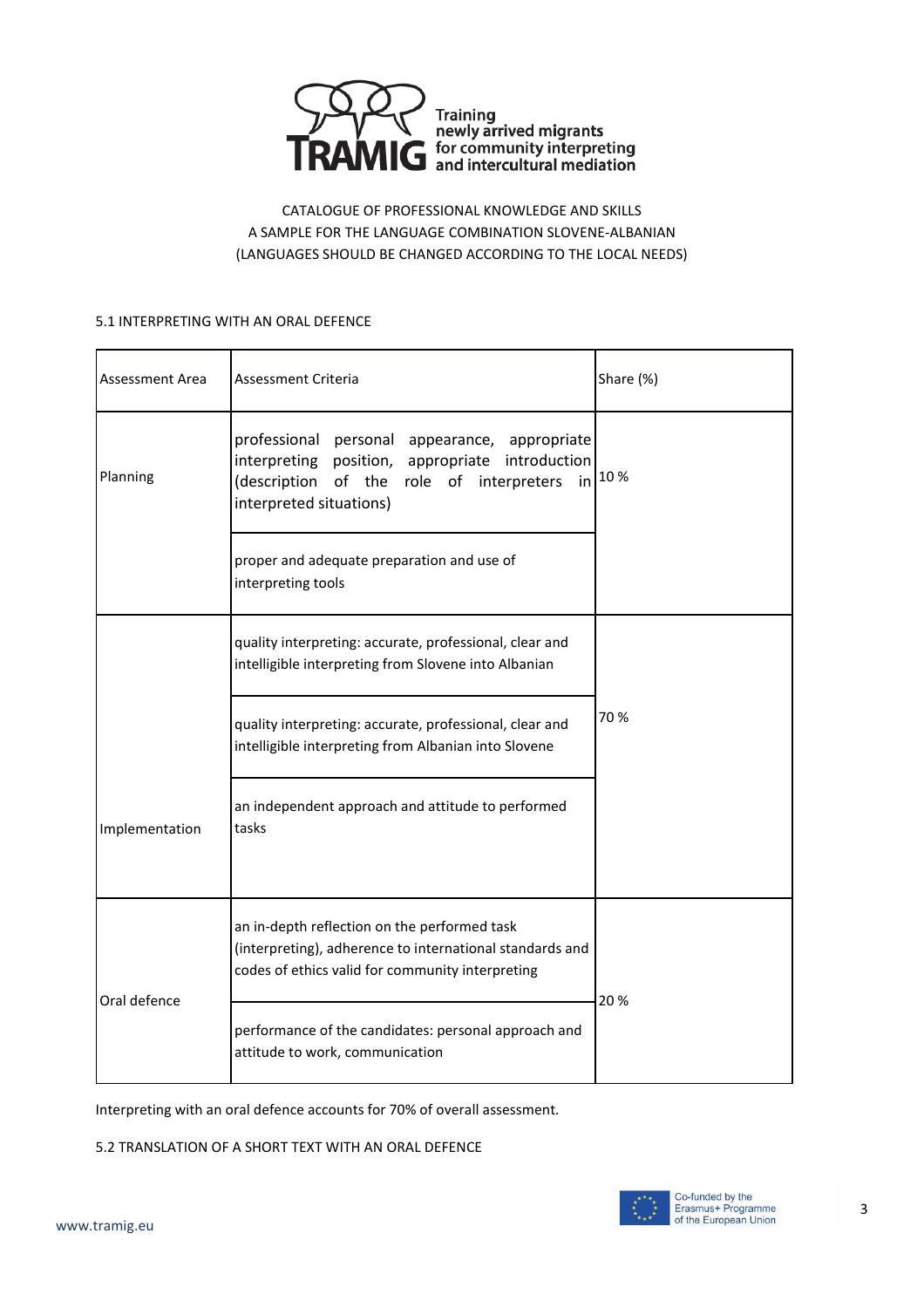

#### Assessment Criteria:

| Assessment Area | Assessment Criteria                                                                           | Share (%) |
|-----------------|-----------------------------------------------------------------------------------------------|-----------|
| Planning        | proper and adequate preparation and use of translation<br>tools                               | 10%       |
| Implementation  | comprehensible translation from Slovene into Albanian                                         |           |
|                 | comprehensible translation from Albanian into Slovene                                         | 80%       |
|                 | appropriate translation from Slovene into Albanian in<br>terms of style, register and grammar |           |
|                 | appropriate translation from Albanian into Slovene in<br>terms of style, register and grammar |           |
| Oral defence    | a comprehensible, systematic and professional<br>justification of translation solutions       |           |
|                 |                                                                                               | 10 %      |

Translation of a short text with an oral defence accounts for 30% of overall assessment.

Elimination criteria:

- o unfamiliarity with the basic requirements of international ethical standards for community interpreting,
- o incomprehensible interpreting from Albanian into Slovene,
- o incomprehensible interpreting from Slovene into Albanian.

# 6. OCCUPATION OR SETS OF ASSIGNMENTS FOR HOLDERS OF OCCUPATIONAL QUALIFICATIONS AND CODE

7. LEVEL OF WORK COMPLEXITY

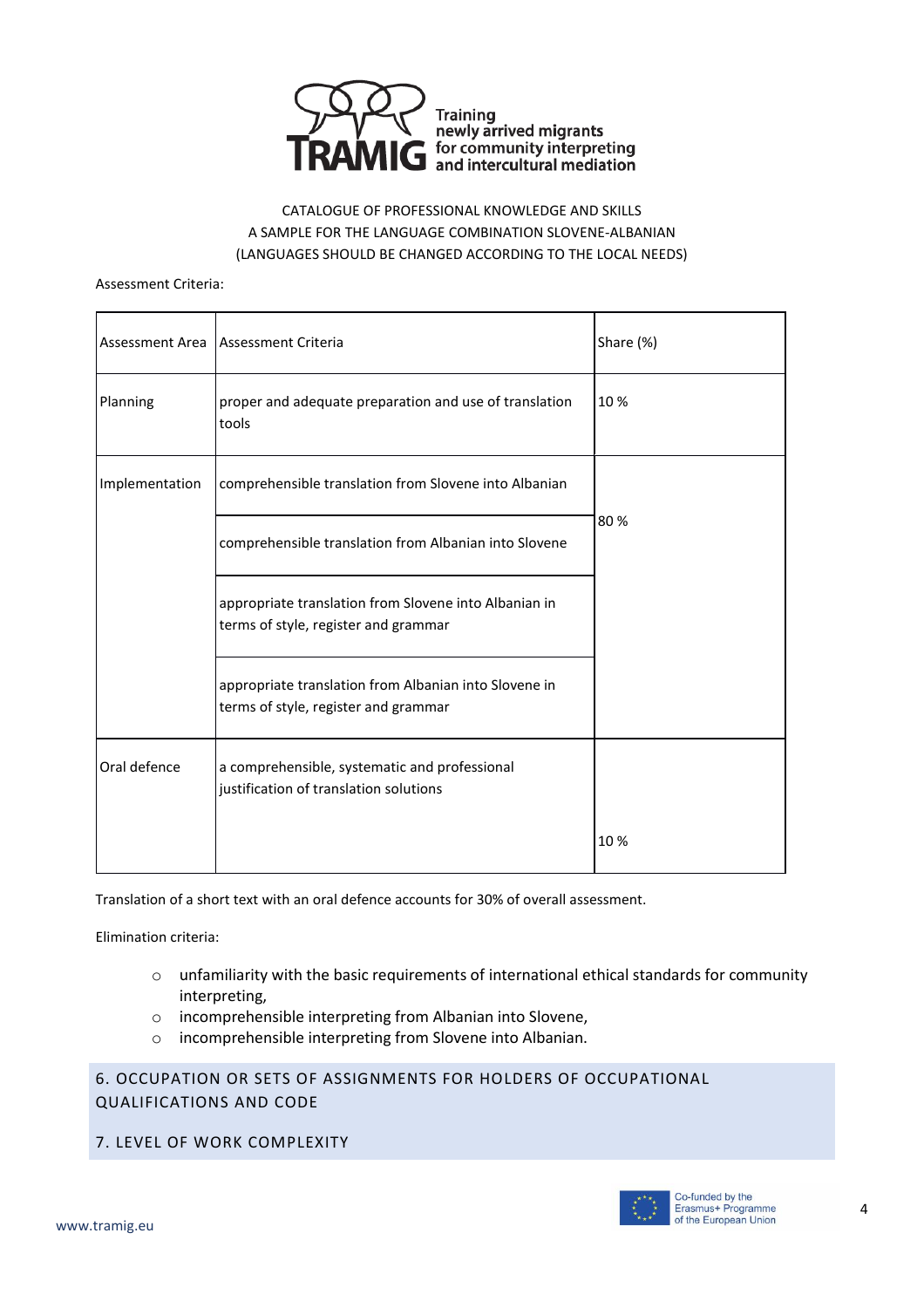

(VI)

# 8. ADJUSTMENTS FOR PERSONS WITH SPECIAL NEEDS

National occupational qualifications can also be obtained by persons with special needs.

The following adjustments shall apply:

- o extension of time to provide their services,
- o adjustment of place and equipment,
- $\circ$  taking the exam with the help of an assistant,
- o adjustment of examination materials,
- o adjustment of assessment.

A more detailed description of adjustments is available in the Rules and Regulations governing the implementation of the Matura exam for candidates with special needs.

# 9. MATERIAL AND STAFFING REQUIREMENTS FOR THE ASSESSMENT AND CERTIFICATION OF OCCUPATIONAL QUALIFICATIONS

#### 9.1. MATERIAL REQUIREMENTS

A bright office with no distracting elements, equipped with:

- a computer with a word-processing software and internet access
- audio equipment for verification process recording
- $\bullet$

### 9.2. STAFFING REQUIREMENTS

A licence for a member of the assessment and certification commission for national occupational qualifications may be obtained by those who meet the requirements as provided by the law governing the National Occupational Qualifications.

The commission consists of three members:

- one member with SQF level 8 and at least 5 years of experience in translation studies or translation or interpreting into Slovene,
- one member with SQF level 5 and at least 5 years of experience in translation or interpreting from Slovene into Albanian and vice versa, and a certificate on language proficiency in Albanian, attested by a certificate on education (SQF level 5) in Albanian, or by a certificate

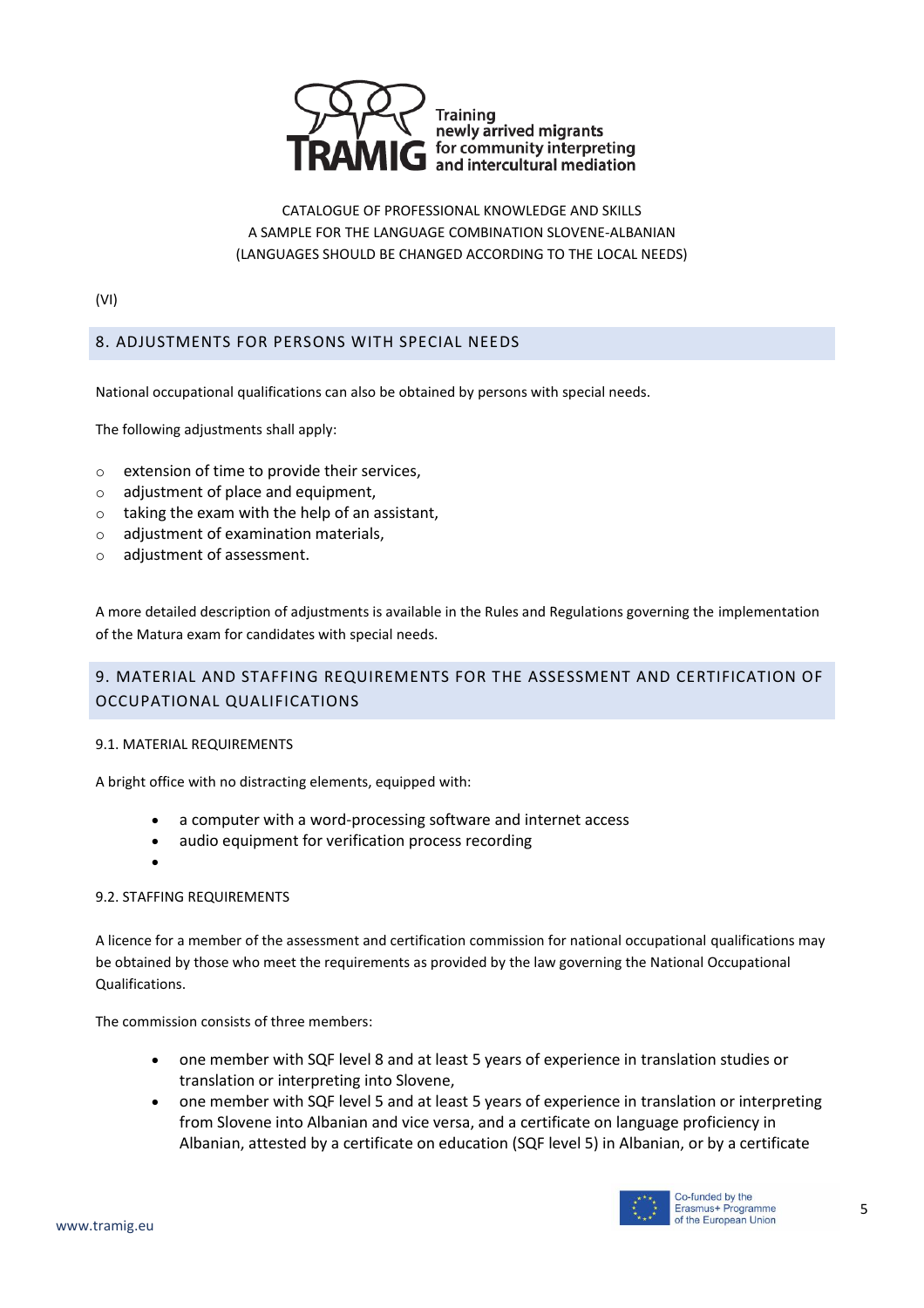

on language proficiency in Albanian for reading, listening and speaking skills (CEFR level C1) and language proficiency for writing skills (CEFR level B2) and one member fulfilling the requirements of point one or two above.

ℸ

# 10. VALIDITY OF CERTIFICATES

No time restrictions apply.

### 11. STANDARDS OF PROFESSIONAL KNOWLEDGE AND SKILLS

| Key tasks                                                                                                                                       | Knowledge and skills                                                                                                                                                                                                                                                                                                                                                                                                                                                                                                                                                                                                                                                                                                         | Assessment tasks                                                                                                                                                                                                                                                                                                                                                                                                                                                                                                                                                                                                                              |
|-------------------------------------------------------------------------------------------------------------------------------------------------|------------------------------------------------------------------------------------------------------------------------------------------------------------------------------------------------------------------------------------------------------------------------------------------------------------------------------------------------------------------------------------------------------------------------------------------------------------------------------------------------------------------------------------------------------------------------------------------------------------------------------------------------------------------------------------------------------------------------------|-----------------------------------------------------------------------------------------------------------------------------------------------------------------------------------------------------------------------------------------------------------------------------------------------------------------------------------------------------------------------------------------------------------------------------------------------------------------------------------------------------------------------------------------------------------------------------------------------------------------------------------------------|
| Consecutive<br>interpreting,<br>chuchotage<br>and sight<br>translation<br>plus<br>translation of<br>short texts<br>relevant for<br>interpreting | interpret and translate<br>texts connected to the<br>interpreting task from<br>Albanian to Slovene and<br>vice versa<br>interpret and translate<br>texts connected to the<br>interpreting task (e.g.<br>medical examination<br>report, instructions for<br>follow-up treatment) as<br>accurately as possible<br>with no unnecessary<br>addition or omission<br>listen carefully, use<br>$\bullet$<br>various memory<br>techniques<br>adhere to basic features<br>of interpreting, i.e.<br>initial introduction of all<br>participants, positioning,<br>turn-taking<br>select and provide<br>$\bullet$<br>interpreting suitable in<br>the given<br>circumstances: consecu<br>tive interpreting for a<br>dialogue or a lengthy | Interpret from language A to<br>language B (as selected by the<br>commission):<br>plan and prepare for the<br>implementation of the task<br>understand the situation in<br>$\bullet$<br>the given role play and<br>adopt a technique<br>appropriate for the<br>situation<br>introduce themselves and<br>explain their own role<br>listen carefully<br>$\bullet$<br>record numbers, personal<br>$\bullet$<br>names, facts, structure of<br>lengthy texts<br>interpret as accurately as<br>$\bullet$<br>possible, without any<br>unnecessary omission or<br>addition, into the target<br>language<br>respect the exchange of<br>different roles |

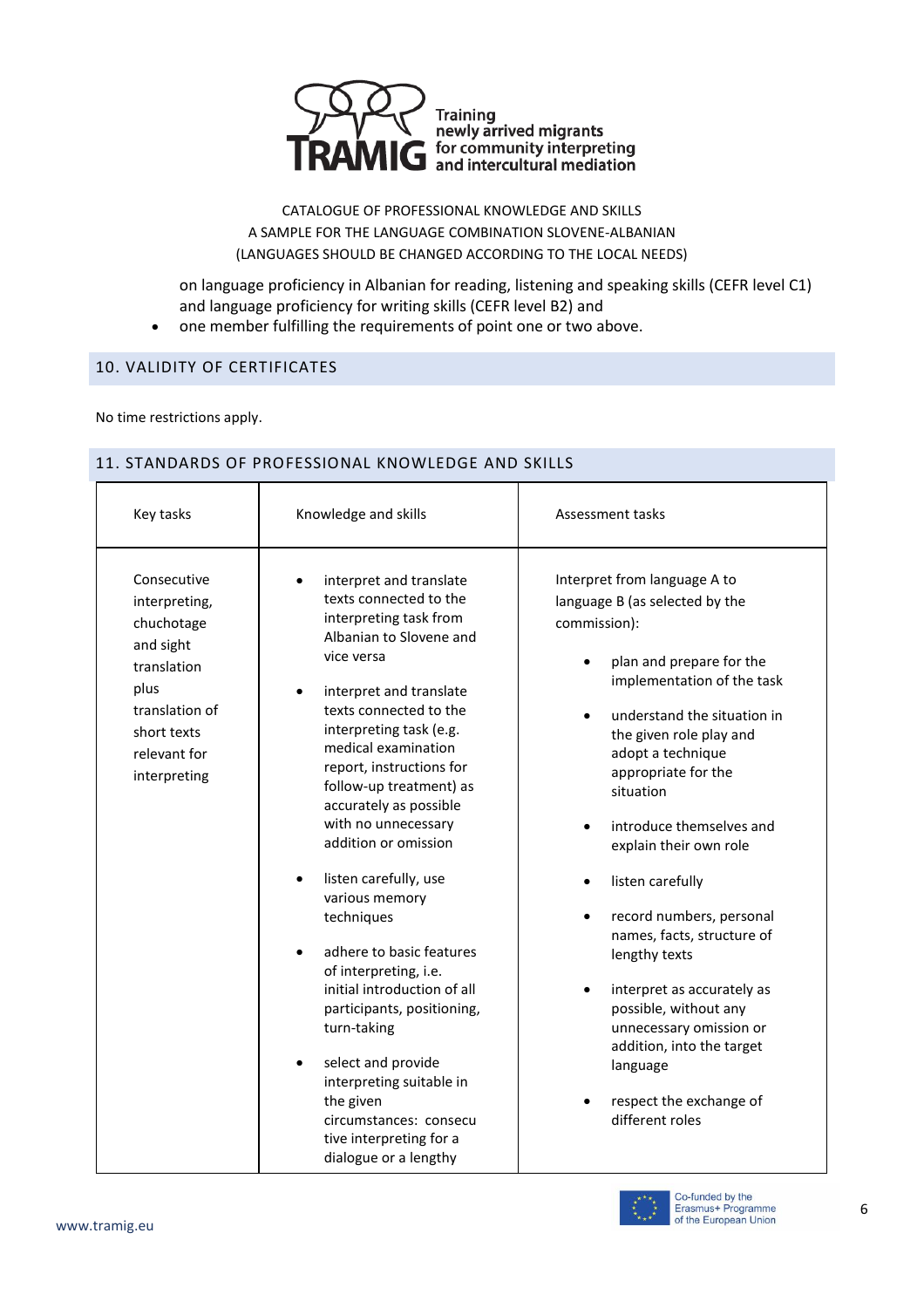

> exchange supported by note-taking, chuchotage (for lectures) or sight interpreting

- Use different techniques of note-taking
- recognise situations when a primary-speaker position has to be assumed and communication interrupted (e.g. asking for clarification, pointing out cultural misunderstanding)
- respect different roles of participants (distinguish between the role of an interpreter and that of a healthcare provider, etc.)
- invest into additional (self)training and their own professional development
- ask for clarification in case of misunderstanding
- draw attention to cultural misunderstanding
- sight translate fluently
- speak with clarity and intelligibly
- show ability to self-reflect after interpreting
- interpret in first person
- adhere to the basic requirements of the international codes of ethics for community interpreting

Translate from language A to language B (as selected by the commission):

- plan and prepare for the implementation of the task
- understand the source text
- use a word processor
- accurately translate the source text into the target language
- accurately translate the facts from the source text to the target language
- understand and adhere to the purpose, tone and objective of the text
- aim to imitate the original form and function of the

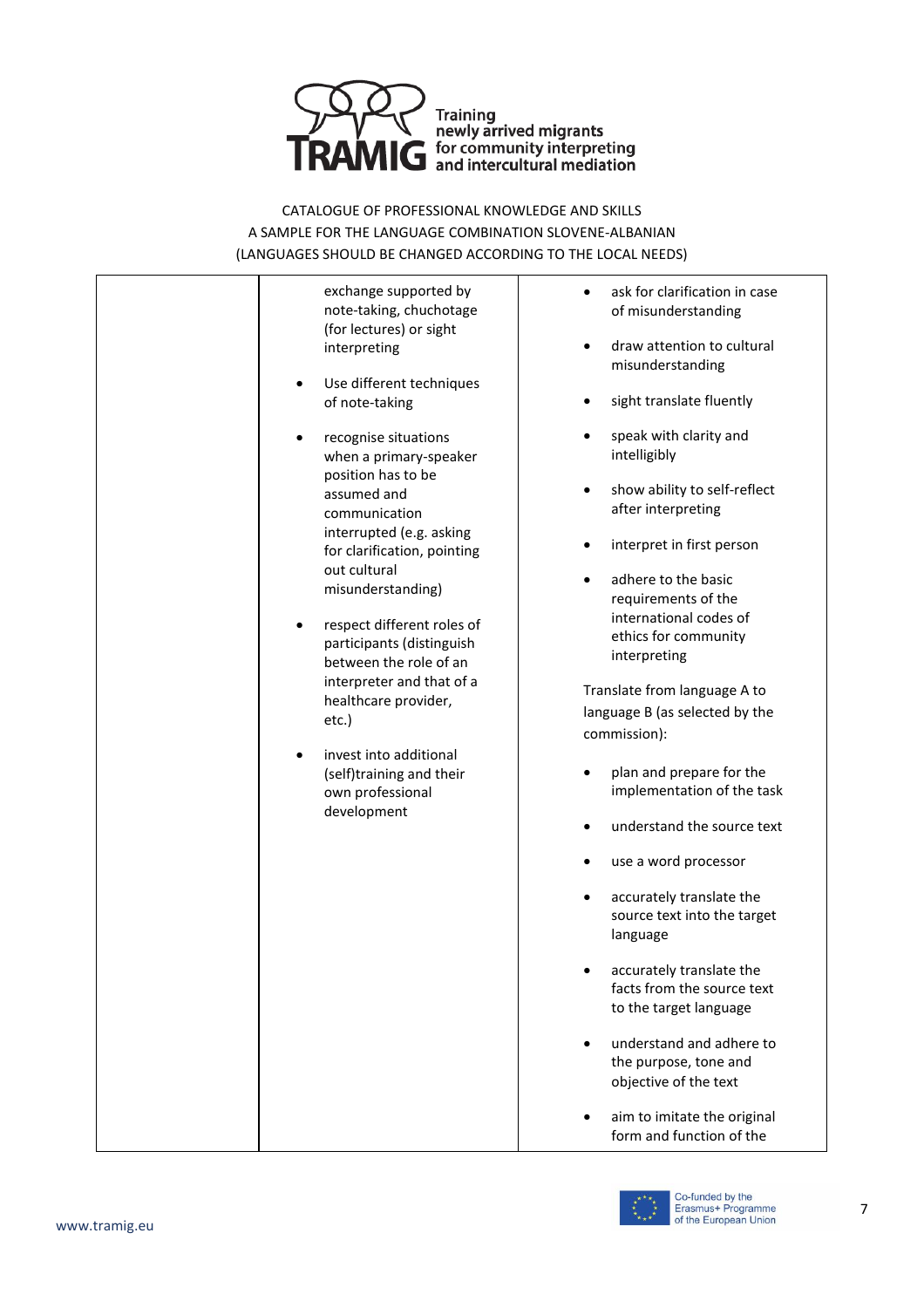

> source text in the target language

- observe textual conventions
- show ability to self-reflect after translation
- understand the importance of the protection of health and the environment

In their translation and interpreting, recognise and use suitable language variants, register and suitable terminology appropriate under the given circumstances (as selected by the commission):

- plan and prepare for the implementation of the task
- adapt the target language to the users, their age, gender, regional background, social and economic status
- recognise different language variants and registers of the source language and interpret accordingly
- understand terminology relevant to a specific field and situation in the source language and use it appropriately in the target language
- shows understanding of a wider social and professional context when



Co-funded by the Erasmus+ Programme of the European Union

Interpreting and translation of discourse in different registers and from different fields

- use Albanian for different language users and adapt it to their age, gender, regional background as well as socio-economic status
- understand different language varieties of Albanian (e.g. different dialects, idiomatic expressions, etc.) and different registers (e.g. less formal spoken discourse, formal standard language, etc.)
- use register appropriate for the given situation and the type of discourse
- use terminology typical of the interpreted field, i.e. terminology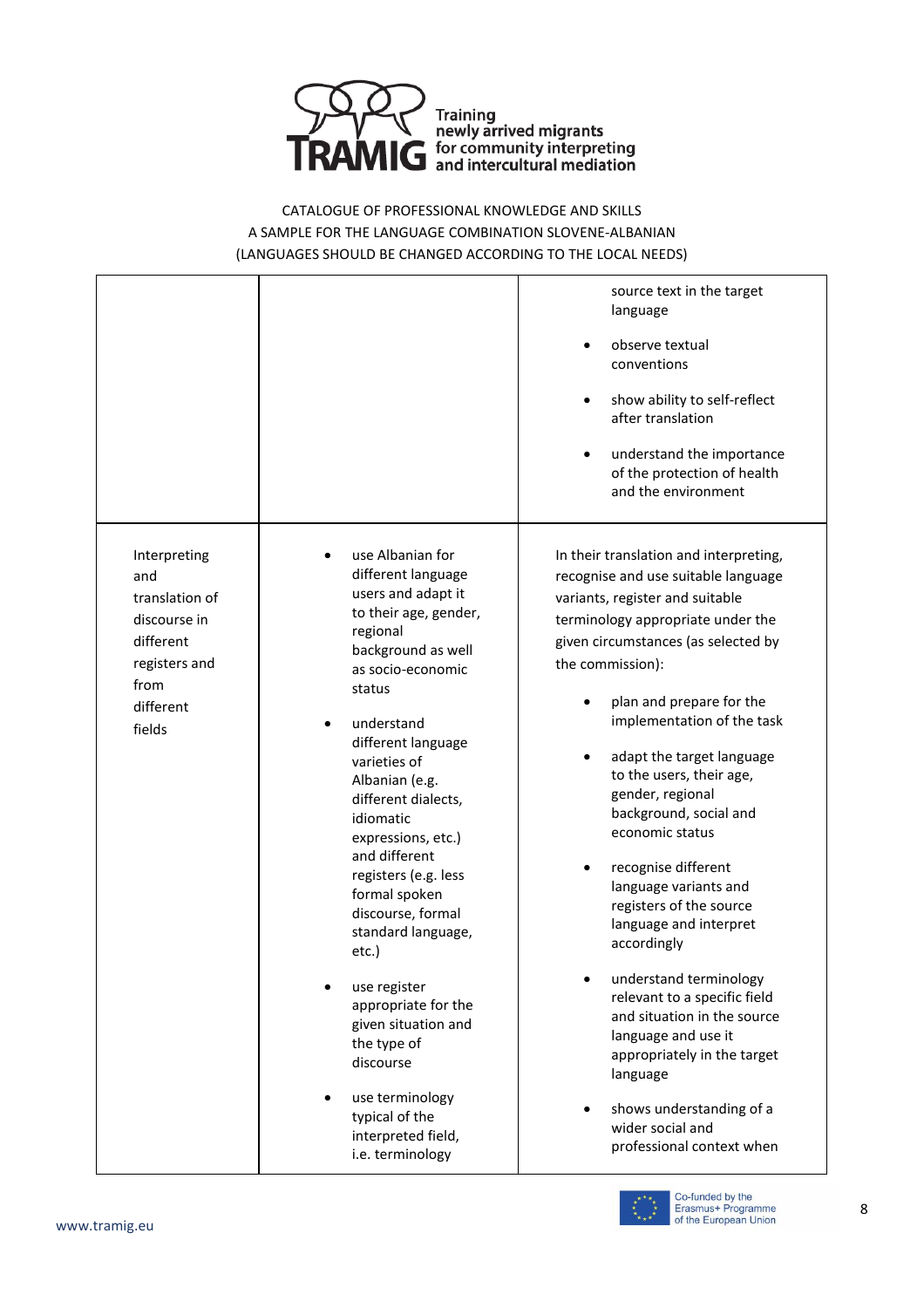

> used in healthcare or educational settings, administrative procedures or police proceedings know the field they interpret (e.g. know the basics of healthcare, asylum procedures, educational system in Slovenia, administrative and police proceedings, etc.) respect cultural differences and respond properly understand specific behaviour, gestures, tone of verbal and non-verbal communication show awareness of

different culturespecific roles of professionals and identities in different cultures

 use technical equipment for remote interpreting (telephone, web applications)

 understand the prospects and limitations of

interpreting or translating (general knowledge and specialised knowledge)

- recognise and respond to culture-specific situations and respect them in the target language
- understand and use nonverbal communication
- respect specific roles of different professions and different identities of service users
- adhere to basic requirements of the international codes of ethics for community interpreting

Make use of suitable interpreting tools:

- plan and prepare for the implementation of the task
- explain when and how they use machine interpreting



Use suitable tools and technologies for translation and interpreting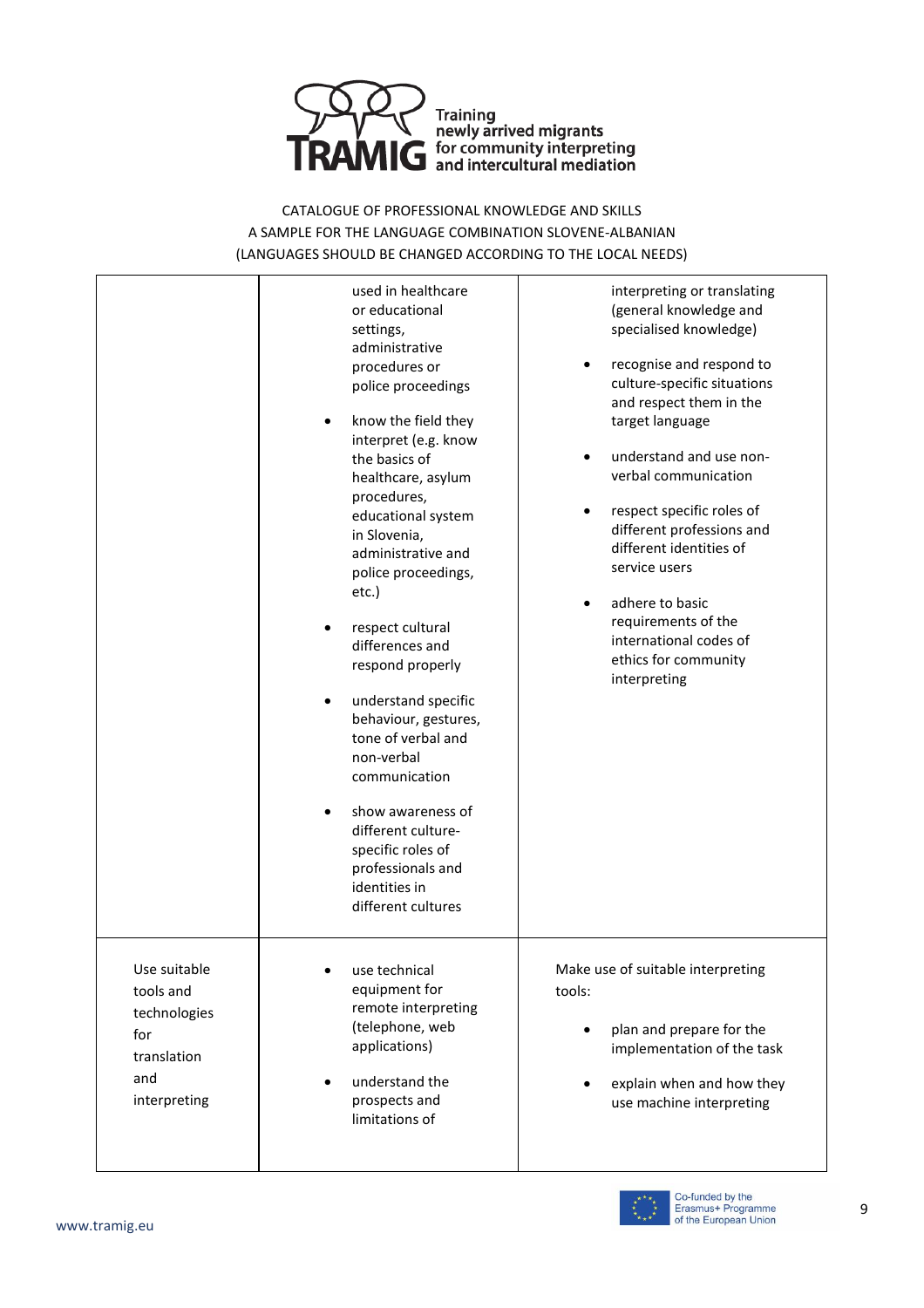

|                                                       | machine translation<br>and interpreting<br>work with word<br>٠<br>processing software<br>efficiently use<br>$\bullet$<br>different computer-<br>assisted<br>programmes for<br>documents, word<br>processing and<br>terminology<br>management | describe the use of at least<br>one web application for<br>remote interpreting<br>underline the protection of<br>$\bullet$<br>health and the environment<br>Make use of suitable translation<br>tools:<br>plan and prepare for the<br>implementation of the task<br>use word processing<br>software efficiently in their<br>translation into Slovene and<br>into Albanian<br>explain how they use<br>terminology and<br>terminological databases in<br>their work<br>explain when and how they<br>use machine translation<br>outline the problem of<br>personal data protection<br>when using free online MT<br>underline the importance<br>$\bullet$<br>of the protection of health<br>and the environment in<br>their work<br>adhere to basic<br>requirements of the<br>international codes of<br>ethics for community<br>interpreting |
|-------------------------------------------------------|----------------------------------------------------------------------------------------------------------------------------------------------------------------------------------------------------------------------------------------------|------------------------------------------------------------------------------------------------------------------------------------------------------------------------------------------------------------------------------------------------------------------------------------------------------------------------------------------------------------------------------------------------------------------------------------------------------------------------------------------------------------------------------------------------------------------------------------------------------------------------------------------------------------------------------------------------------------------------------------------------------------------------------------------------------------------------------------------|
| Acquire<br>additional<br>information<br>for the field | recognise their own<br>information and<br>documentation<br>needs                                                                                                                                                                             | Describe the use of resources in the<br>selected fields of interpreting                                                                                                                                                                                                                                                                                                                                                                                                                                                                                                                                                                                                                                                                                                                                                                  |

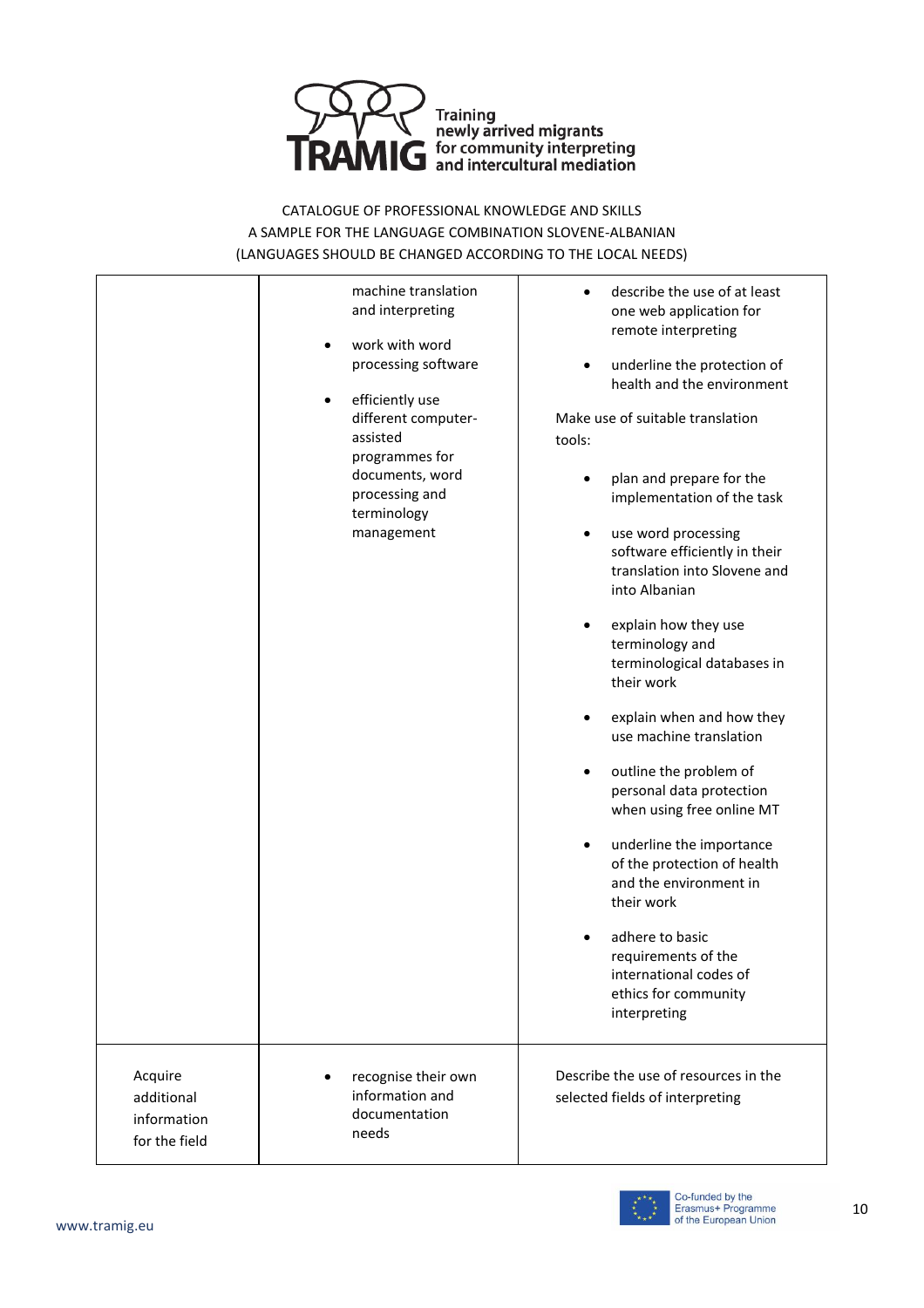

| they<br>interpret                                                                                     | seek reliable<br>information<br>required for<br>interpreting<br>obtain additional<br>information for the<br>interpreted field<br>seek additional<br>information on<br>language use and<br>specific terminology<br>for the interpreted<br>field<br>make an efficient<br>use of document<br>and terminology<br>sources (e.g.<br>terminology<br>databases, language<br>corpora, etc.)<br>properly assess<br>reliable documents<br>and sources<br>available online and<br>in other media<br>create their own<br>terminology<br>databases needed<br>for the interpreted<br>field | describe how they invest<br>into their knowledge in the<br>fields they interpret<br>outline how they prepare<br>for their work<br>explain how they gain<br>additional information on<br>specific language use and<br>terminology relevant for<br>the interpreted fields<br>indicate which<br>documentary and<br>terminology resources they<br>use in their work<br>explain how they assess the<br>reliability of documents and<br>online resources<br>show at least one<br>terminology database for<br>the selected field of<br>interpreting<br>underline the importance<br>of the protection of health<br>and the environment |
|-------------------------------------------------------------------------------------------------------|-----------------------------------------------------------------------------------------------------------------------------------------------------------------------------------------------------------------------------------------------------------------------------------------------------------------------------------------------------------------------------------------------------------------------------------------------------------------------------------------------------------------------------------------------------------------------------|--------------------------------------------------------------------------------------------------------------------------------------------------------------------------------------------------------------------------------------------------------------------------------------------------------------------------------------------------------------------------------------------------------------------------------------------------------------------------------------------------------------------------------------------------------------------------------------------------------------------------------|
| Communicate<br>and establish<br>contacts<br>with<br>colleagues,<br>professionals<br>and end-<br>users | are polite,<br>respectful and<br>tactful<br>recognise their own<br>cultural, political,<br>religious and other<br>prejudices and<br>refrain from them in<br>interpreting and                                                                                                                                                                                                                                                                                                                                                                                                | Show and present communication<br>strategies suitable for interpreters<br>(as selected by the commission)<br>explain why proper dress<br>code is important<br>describe their attitude to<br>work and communication                                                                                                                                                                                                                                                                                                                                                                                                             |

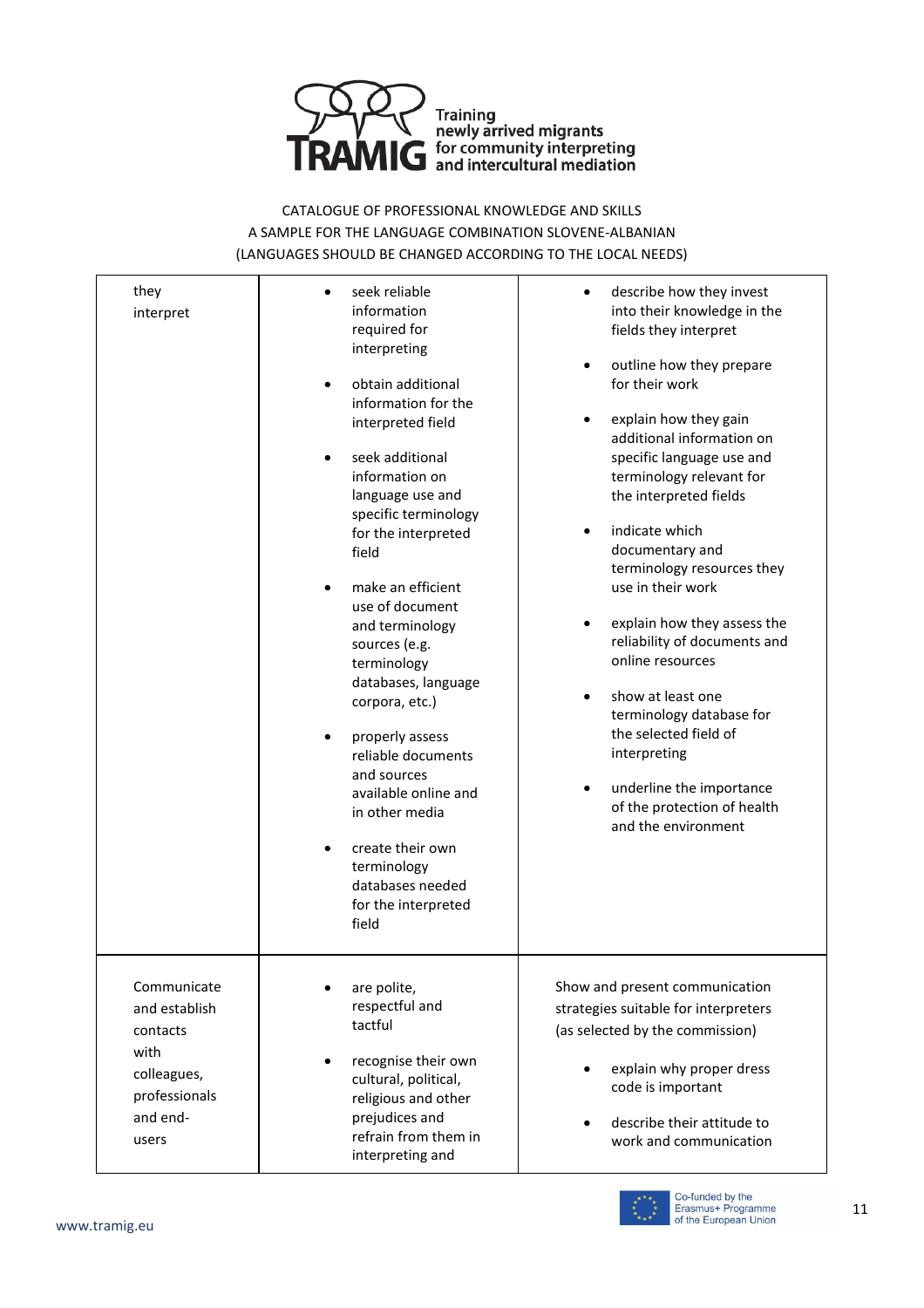



strategies with end-users, organisations and institutions

- give an example of a situation which could lead to cultural, political, religious or other prejudice
- comment in accordance with the international standards of conduct and the code of ethics for community interpreting the given example of possible cultural, political, religious or other prejudice
- recognise, based on the given example, situations in which their neutrality should be abandoned
- describe the different roles of all participants before interpreting and explain that interpreters are bound to confidentiality and nondisclosure of information
- decide, based on the given example, whether to disclose information obtained prior to the assignment (e.g. in case of endangering human lives)
- describe, based on the given example, how they would react in a situation where work of a colleague community interpreter is looked upon with contempt

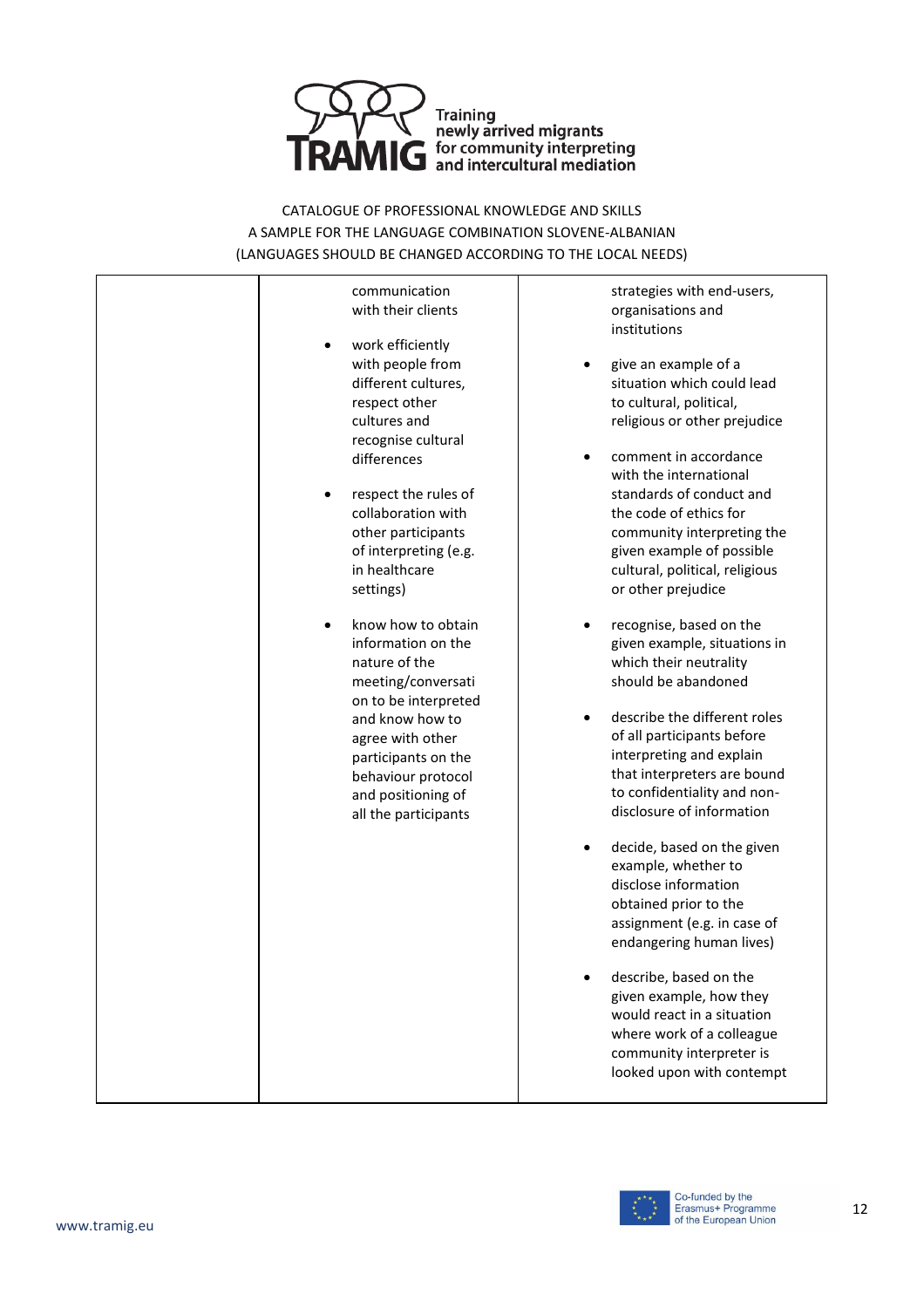



#### 12. LITERATURE AND SOURCES

- Biffio-Zorko, Helena and Maček, Amalija. 2015. *Osnove konferenčnega konsekutivnega tolmačenja*. Ljubljana: Ljubljana University Press, Faculty of Arts.
- Corsellis, Ann. 2008. *Public Service Interpreting, The First Steps*. Basingstoke: Palgrave Macmillan.
- d'Hayer, Danielle. 2012. "Public Service Interpreting and Translation: Moving Towards a (Virtual) Community of Practice Moving." Meta 57/1: 235–247.
- Gillies, Andy. 2005. *Note taking for Consecutive Interpreting: A Short Course*. Manchester, Northampton: St. Jerome.
- Gillies, Andy. 2019. *Consecutive Interpreting: A Short Course*. London, Routledge.
- Morel, Alenka and Gorjanc, Vojko. 2016. *Skupnostno tolmačenje: Slovenščina v medkulturni komunikaciji*. Ljubljana: Ljubljana University Press, Faculty of Arts.
- ORCIT https://orcit.eu/resources-shelf-si/story\_html5.html

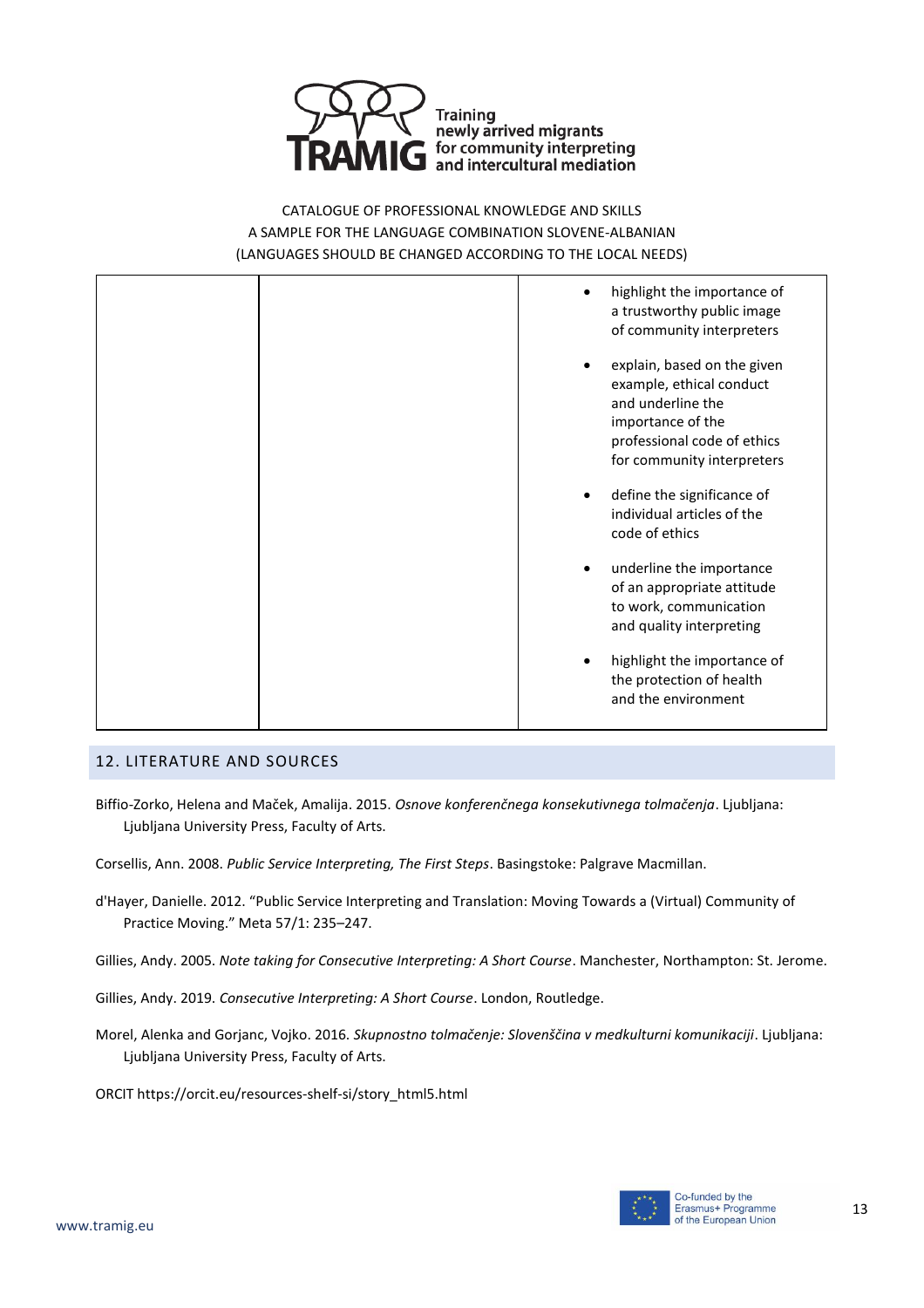

- Pokorn, Nike K. 2019. "Priloga 1: Predlog napotkov za delo s tolmačem." In *Večjezično zdravje*, edited by Nike K. Pokorn and Uršula Lipovec Čebron, 170–179. Ljubljana: Ljubljana University Press, Faculty of Arts. https://eknjige.ff.uni-lj.si/znanstvena-zalozba/catalog/view/137/236/3672-1
- Rozan, Jean-François. 2004. *Note-taking in Consecutive Interpreting*. Krakow: Tertium.
- Umek, Peter. 2017. *Tolmačenje v postopkih za priznanje mednarodne zaščite*. Ljubljana: Ljubljana University Press, Faculty of Arts.
- California Standards for Healthcare Interpreters: Ethical Principles, Protocols, and Guidance on Roles & Intervention, California Healthcare Interpreters Association. 2002 (henceforth CHIA SOP), http://www.chiaonline.org/resources/Pictures/CHIA\_standards\_manual\_%20March%202017.pdf
- Code of Ethics for Community Interpreters, Irish Translators' and Interpreters' Association, https://www.translatorsassociation.ie/wp-content/uploads/2017/03/Code-of-Ethics-for-Community-Interpreters.x75335.pdf
- Code of Professional Conduct. 2016. The UK National Register of Public Service Interpreters, http://www.nrpsi.org.uk/for-clients-of-interpreters/code-of-professional-conduct.html
- García Beyaert, Sofia, Marjory A. Bancroft, Katharine Allen, Giovanna Carriero-Contreras, and Denis Socarrás-Estrada. 2015. "Ethics and Standards for the Community Interpreter. An International Training Tool." In *The Community Interpreter: An International Textbook*, edited by Marjory A. Bancroft, Sofia Beyaert, Katherine Allen, Giovanna Carriero-Contreras, and Denis Socarrás-Estrada, 68–88. Columbia: Culture and Language Press. https://www.academia.edu/25408254/ETHICS\_AND\_STANDARDS\_for\_The\_Community\_Interpreter\_An\_Intern ational\_Training\_Tool
- Ethical Code of the International Medical Interpreters Association: IMIA Guide on Medical Interpreter Ethical Conduct. 2007. https://www.imiaweb.org/uploads/pages/376\_2.pdf
- National Standard Guide for Community Interpreting Services, Canada, http://www.saludycultura.uji.es/archivos/HIN\_National\_Standard\_Guide\_for\_CI\_(Canada).pdf
- National Standards of Practice for Interpreters in Healthcare, the National Council on Interpreting in Health Care, National Council on Interpreting in HealthCare (USA), 2005 (henceforth NCIHC NSP), https://www.ncihc.org/assets/documents/publications/NCIHC%20National%20Standards%20of%20Practice.pd f
- The Code of Ethics for Community Interpreters Finland, http://wasli.org/wp-content/uploads/2013/10/80\_coesvt.pdf
- UNHCR Textbook for Interpreters in Asylum Procedures. 2017. Prepared by Annika Bergunde, Sonja Pöllabauer, Iris Topolovec. In English: https://www.unhcr.org/dach/wp-content/uploads/sites/27/2017/09/AUT\_Handbook-